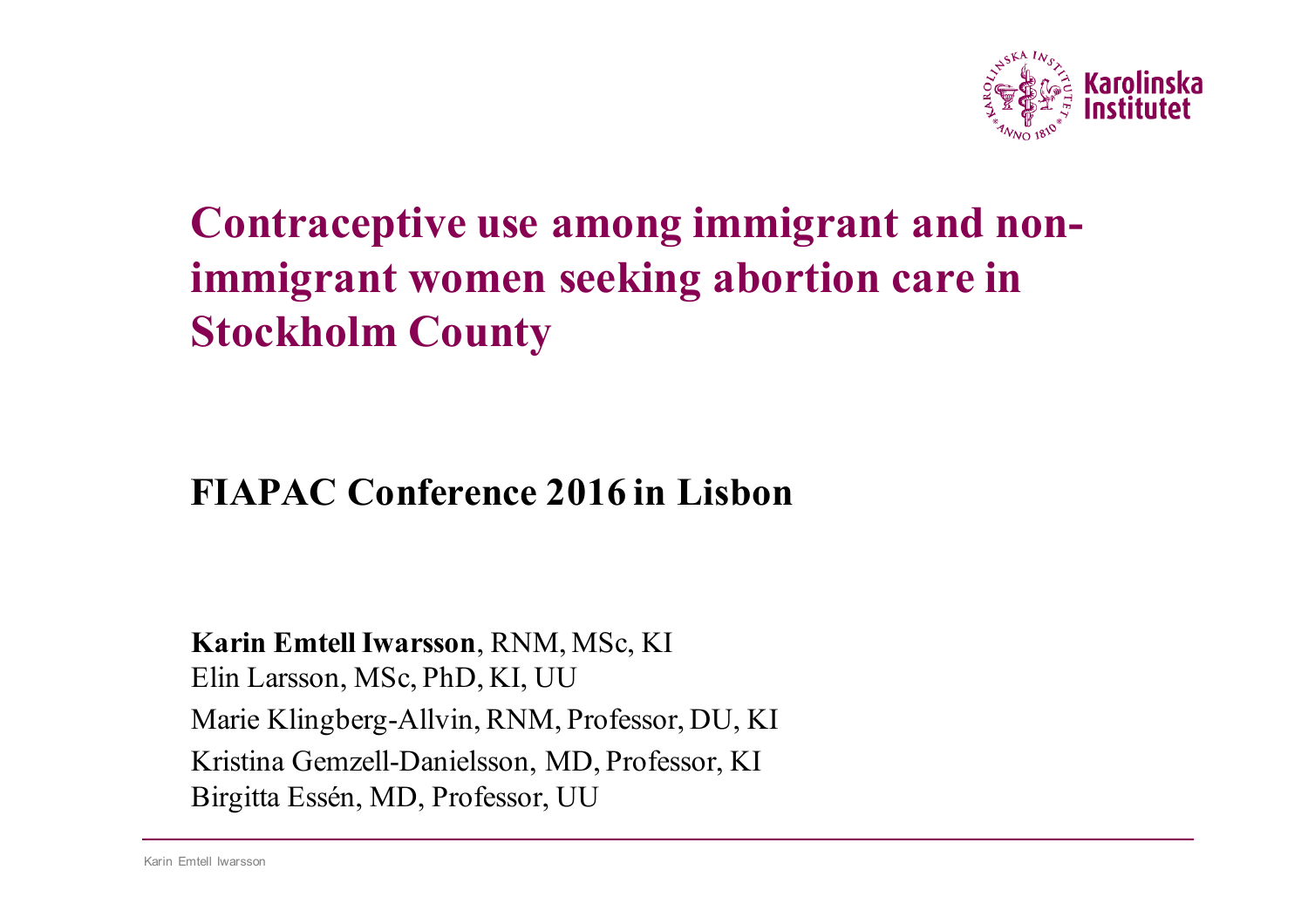## **Background**



- Immigrant women seek induced abortion to a higher extent than non-immigrant women\*
- Immigrants have less experiences of contraceptive use and are planning to use contraceptives to a lower extent after an induced abortion as compared to non-immigrants\*\*

\*Helström et al., 2003; Ostrach, 2013; Rademakers et al.,2005; Rasch et al., 2008; Sedgh et al., 2011; Vangen et al., 2008

\*\* Helström et al., 2003; Prey et al., 2014; Wiebe 2013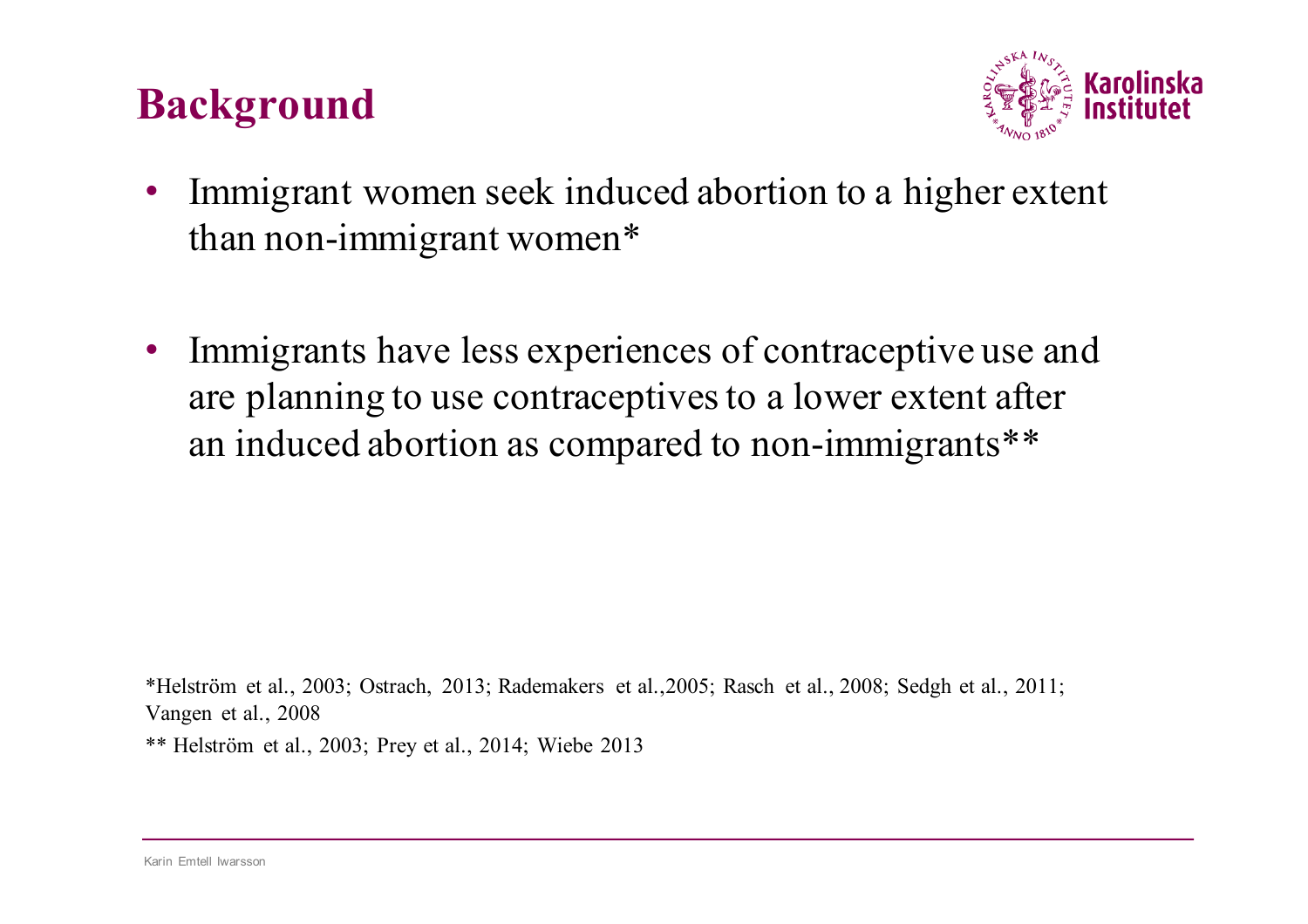

#### **Aim**

To compare the use of and type of contraceptive methods ever in life, at conception and planned use after an induced abortion among immigrant and non-immigrant women in Stockholm County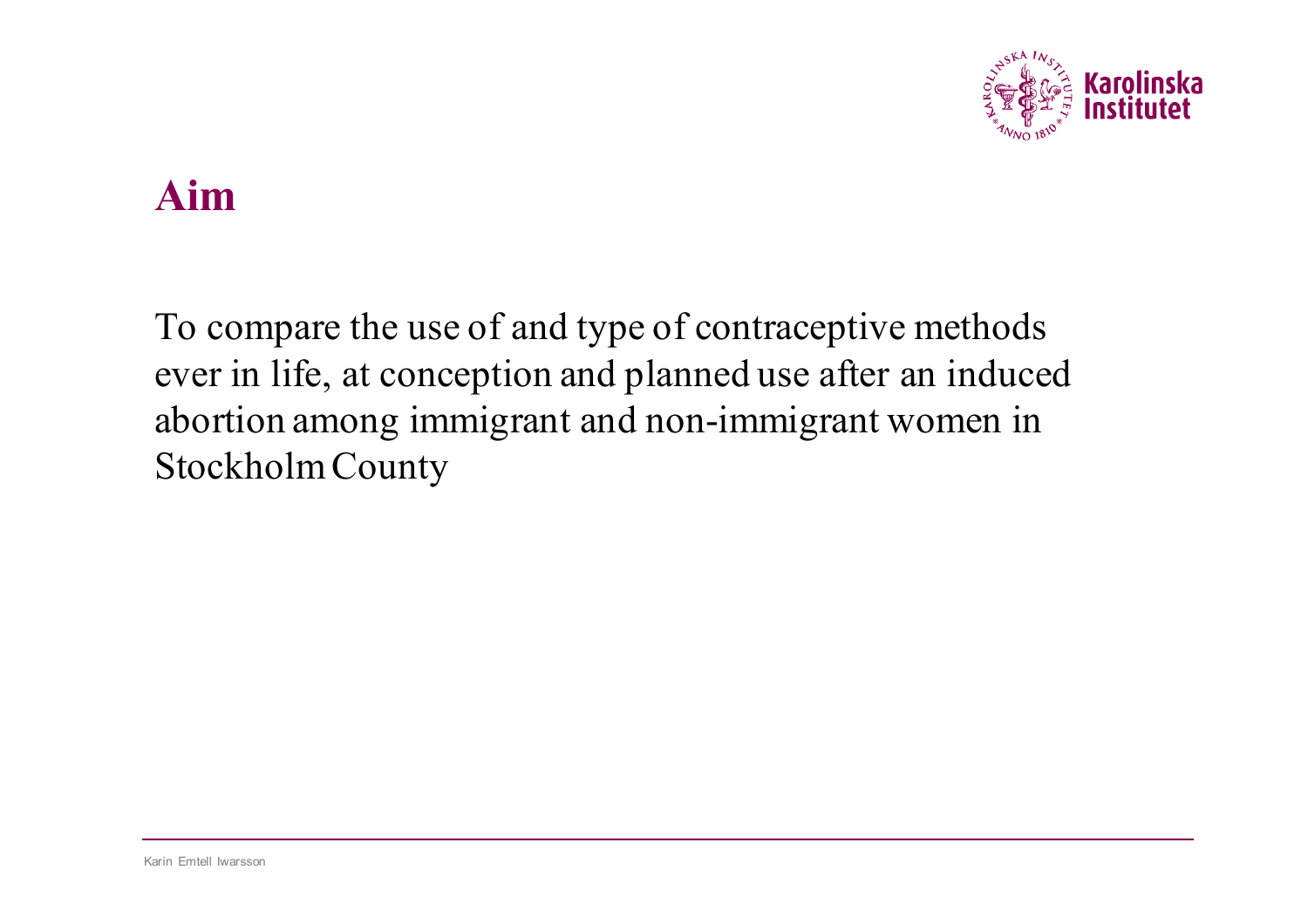# **Method**



- § Cross-sectional multicenter study
- Interview-based questionnaire
- Six abortion clinics, 55% of all abortions, in Stockholm County
- All women 18 years and older
- January-April 2015
- Interpreter if needed

#### Definition:

Immigrants = foreign-born women  $+$  2nd generation migrants (born in Sweden with both parents born abroad according to Statistics Sweden)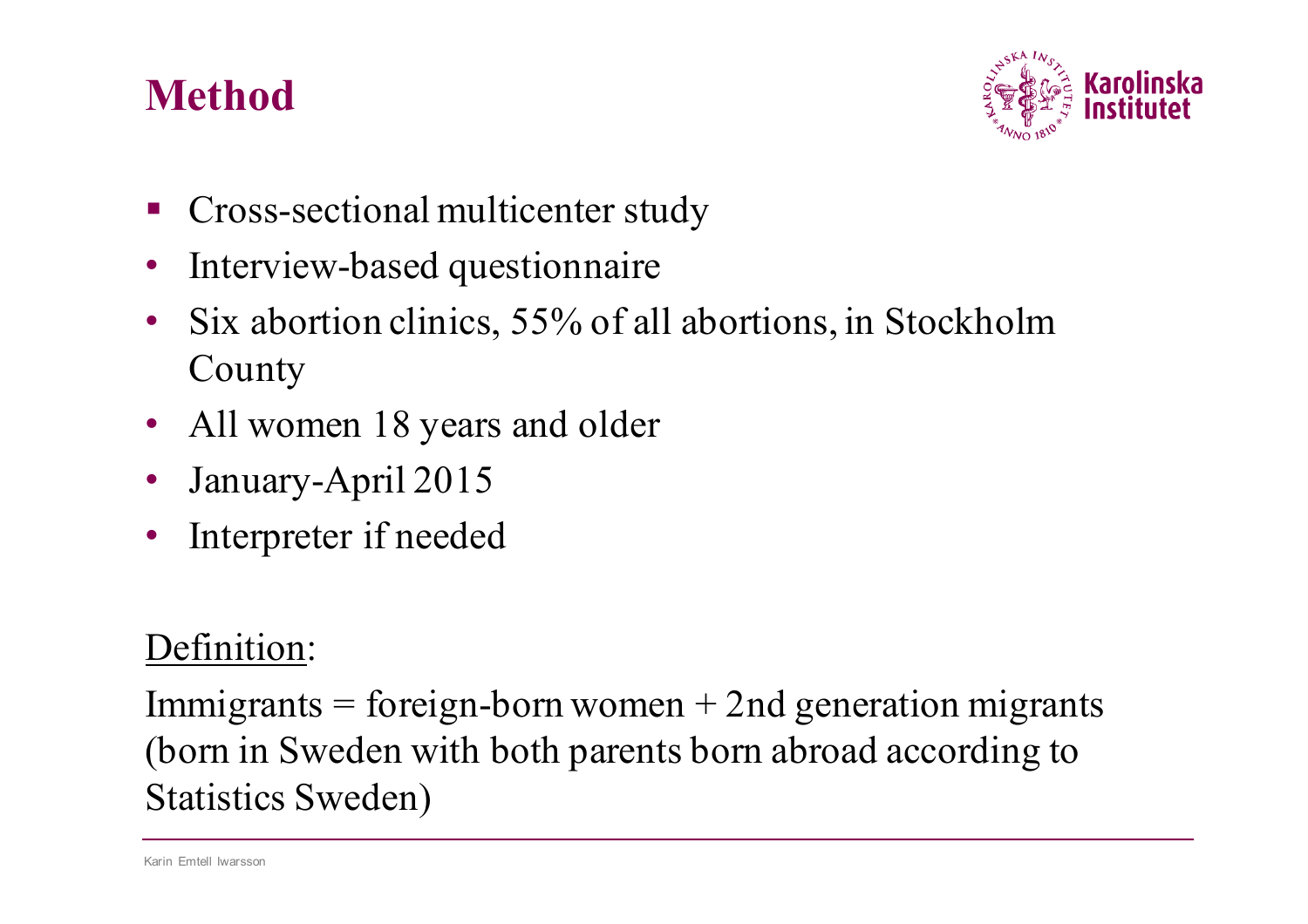

•  $637 (64%)$  participants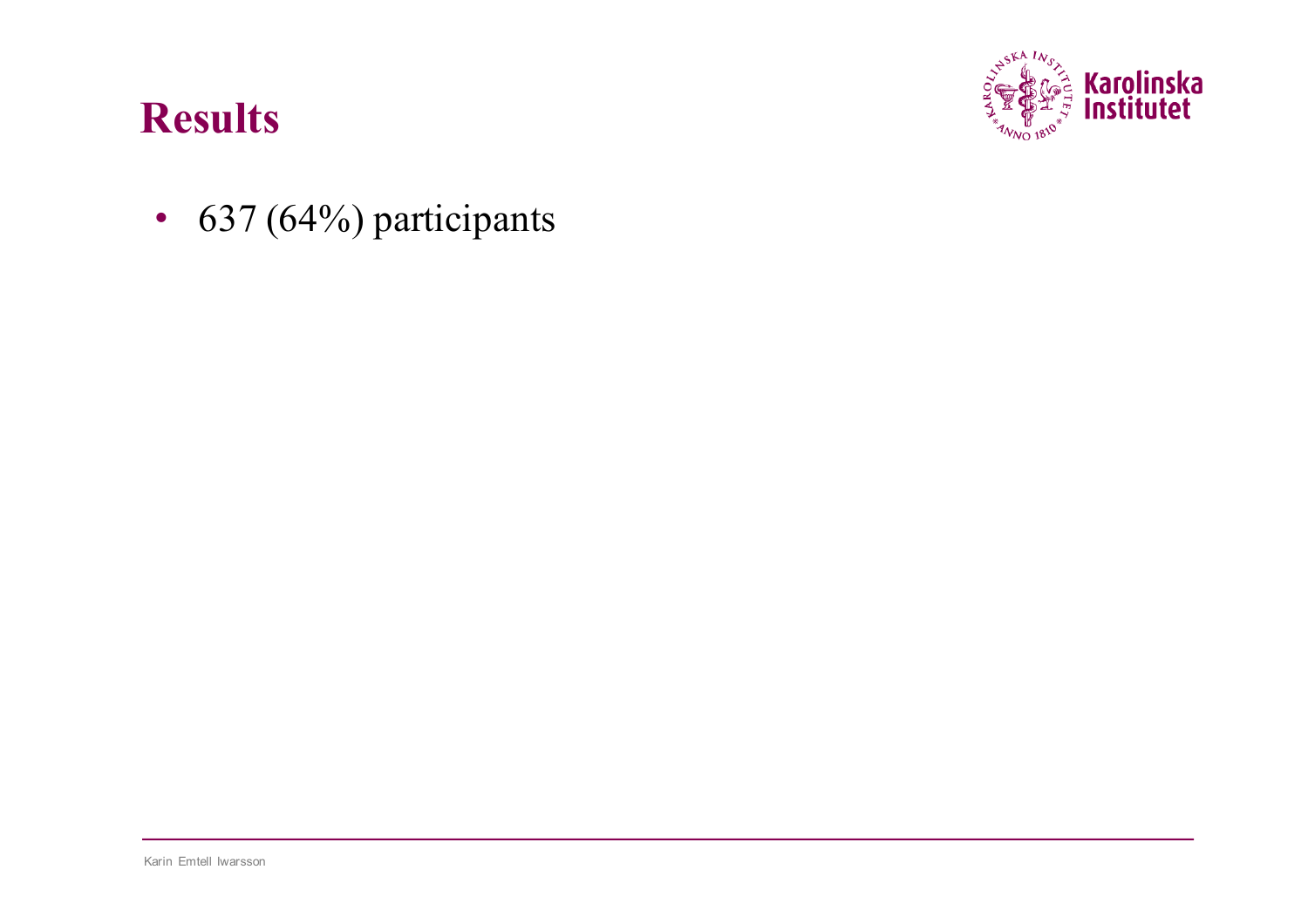

- $637 (64\%)$  participants
- 425 (67%) non-immigrants and 212 (33%) immigrants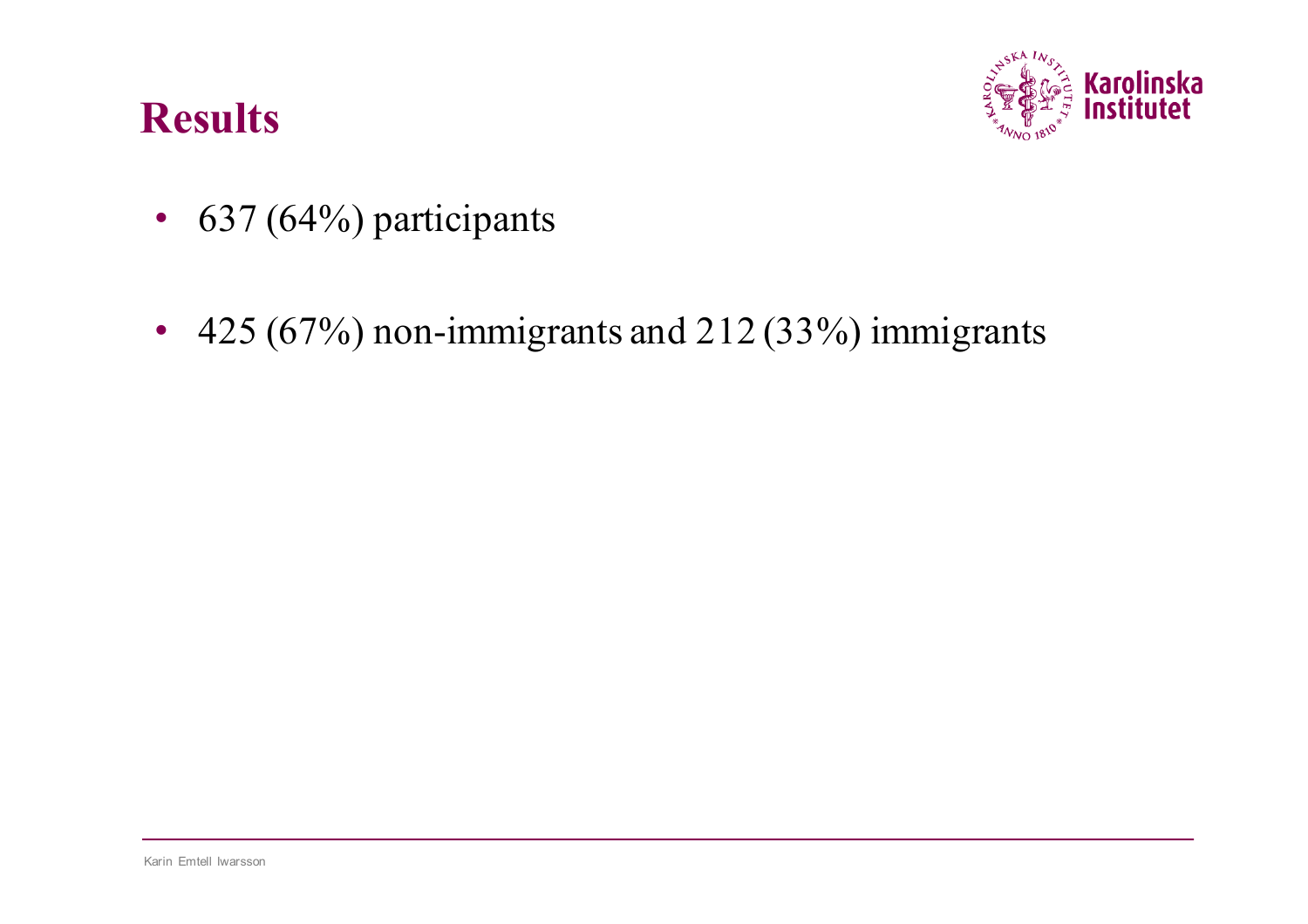

- $637 (64\%)$  participants
- 425 (67%) non-immigrants and 212 (33%) immigrants
- Out of the immigrants, 148 (70%) were foreign-born and 64 (30%) 2nd generation migrants.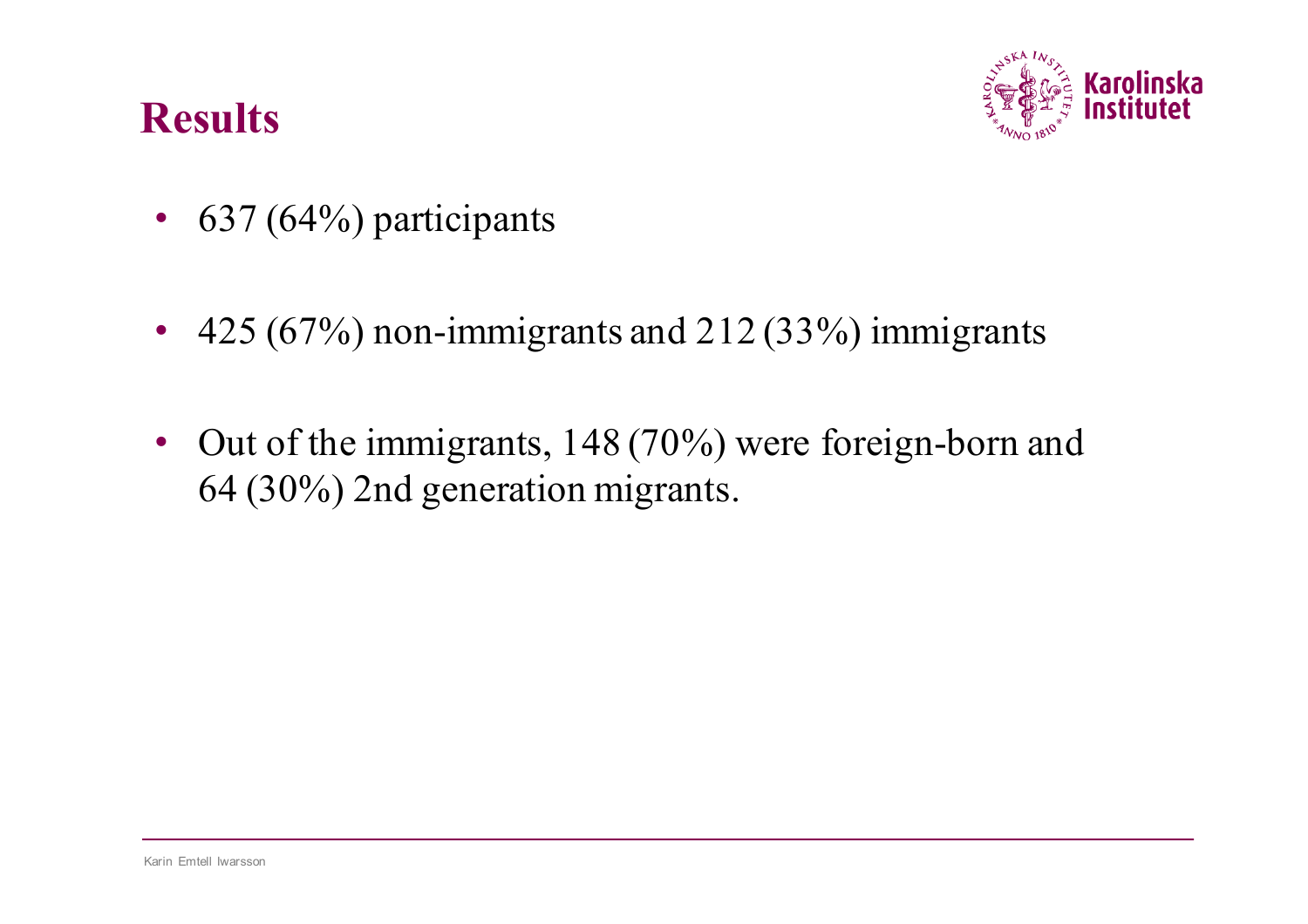

|                                     | Non-<br>immigrant | Foreign-born | 2nd generation | $'$ VVO 10<br><b>Total (p-value)</b> |
|-------------------------------------|-------------------|--------------|----------------|--------------------------------------|
| Contra-<br>ceptives<br>ever in life | 99%               | 89%          | 95%            | 96%                                  |
| Pill                                | 89%               | 63%          | 80%            | 83%<br>( <b>0.001</b> )              |
| Condom                              | 55%               | 50%          | 48%            | 53% (0.396)                          |
| Withdrawal                          | $24\%$            | 12%          | 13%            | $20\%$ (0.006)                       |
| Copper IUD                          | $17\%$            | 24%          | 10%            | $18\%$ (0.047)                       |

Karin Emtell Iwarsson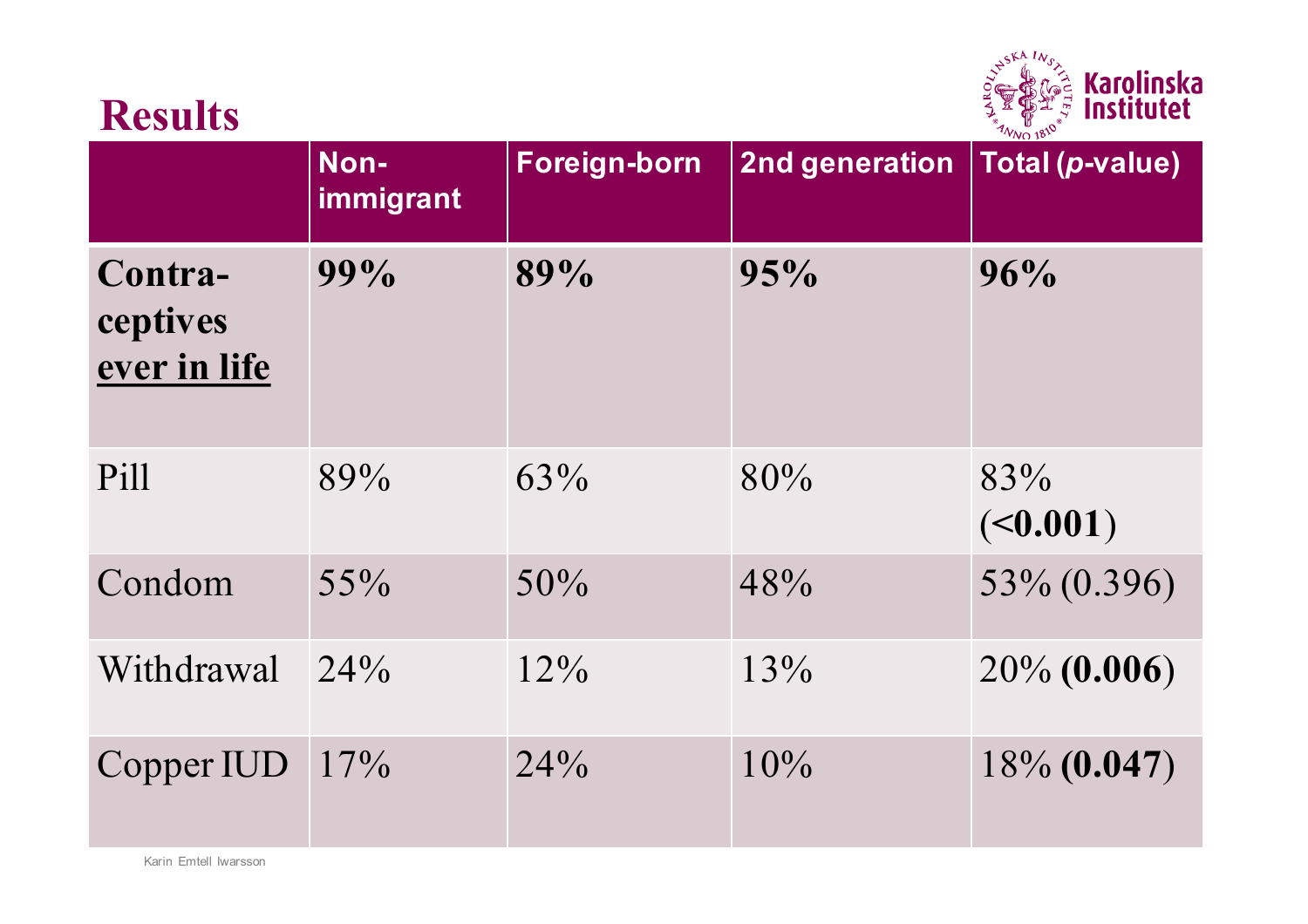

- **32%** of all women had used contraceptives **at conception**
- **Immigrants** used contraceptives at conception to a **lower extent** than non-immigrants (p=0.047)
- § **Condoms** and **pills** were the two most common types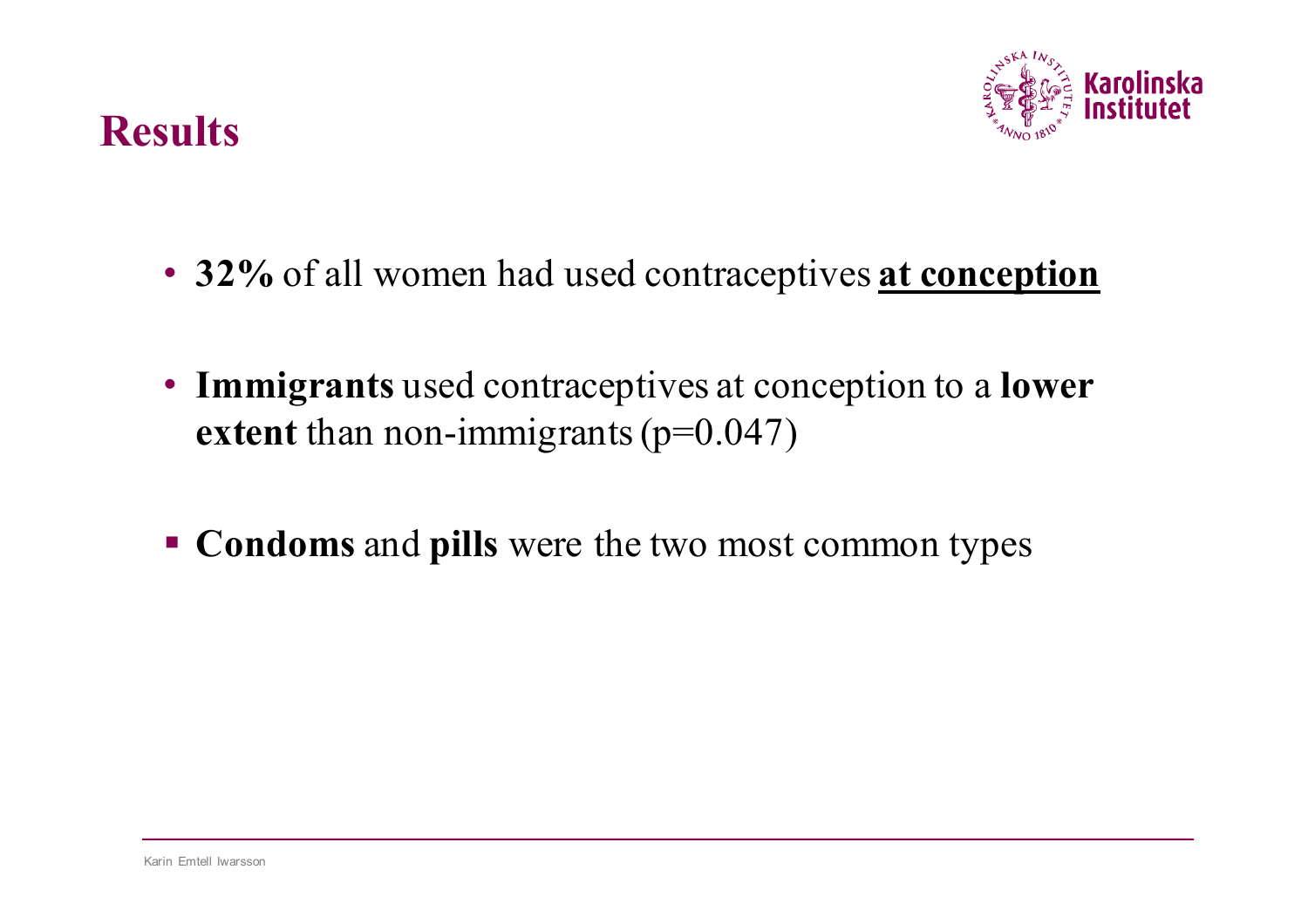

- **93%** of all women **planned to use** contraceptives after the abortion
- **Immigrants** planned to use contraceptives to a **lower extent** than non-immigrants (p=0.047)
- **Hormone IUS** and **pills** were the two most common types
- Non-immigrants vaginal ring no side effects
- Foreign-born women copper IUD efficacy
- 2nd generation migrants implant long acting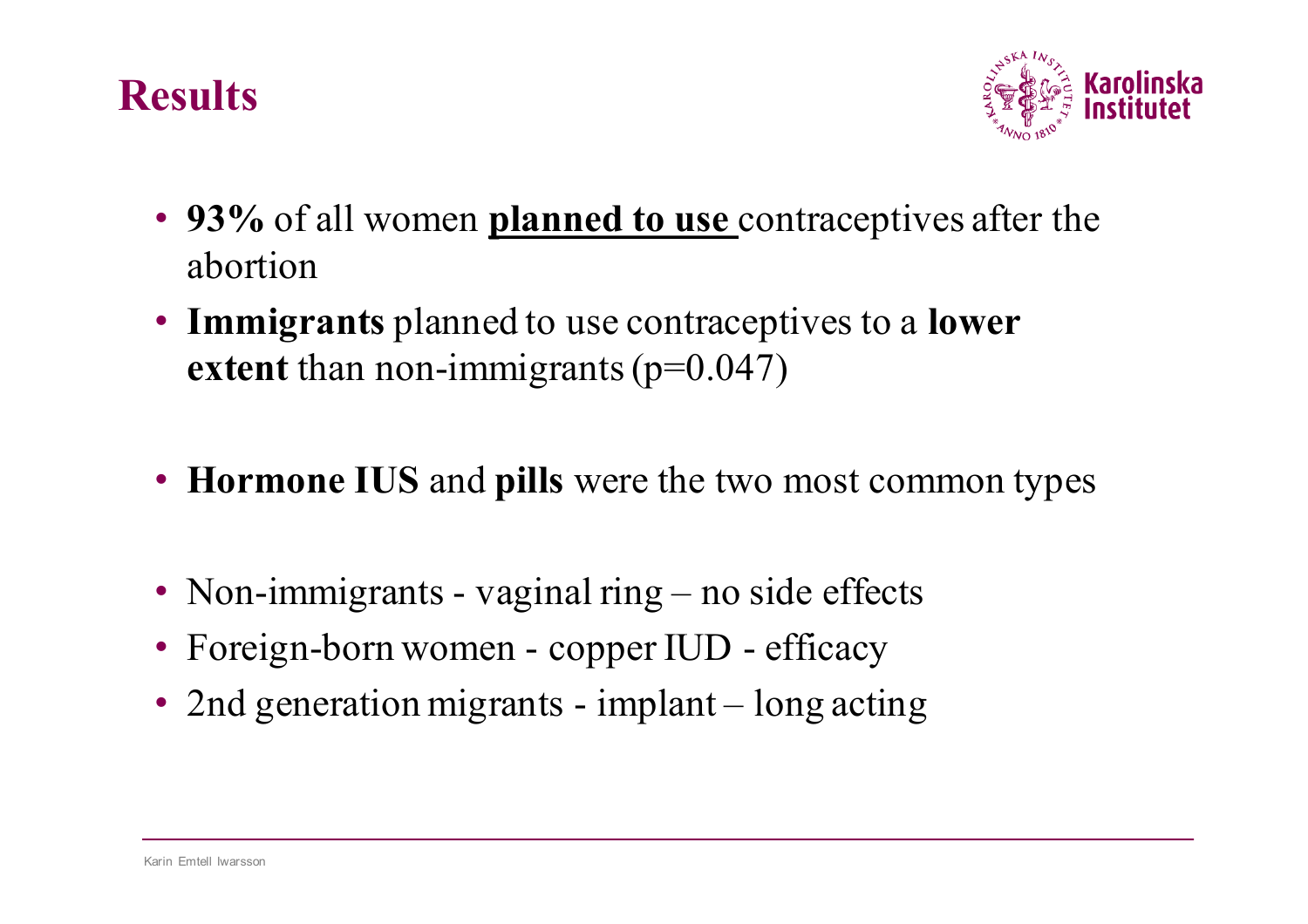

- **32%** of all women had used long acting reversible contraception (**LARC**) such as IUC and implants **ever in life**
- **53%** of all women **planned to use LARC** after the abortion
- A **significant difference** was seen where **non-immigrants planned to use LARC to a lower extent** compare to foreign-born women and 2nd gen. migrants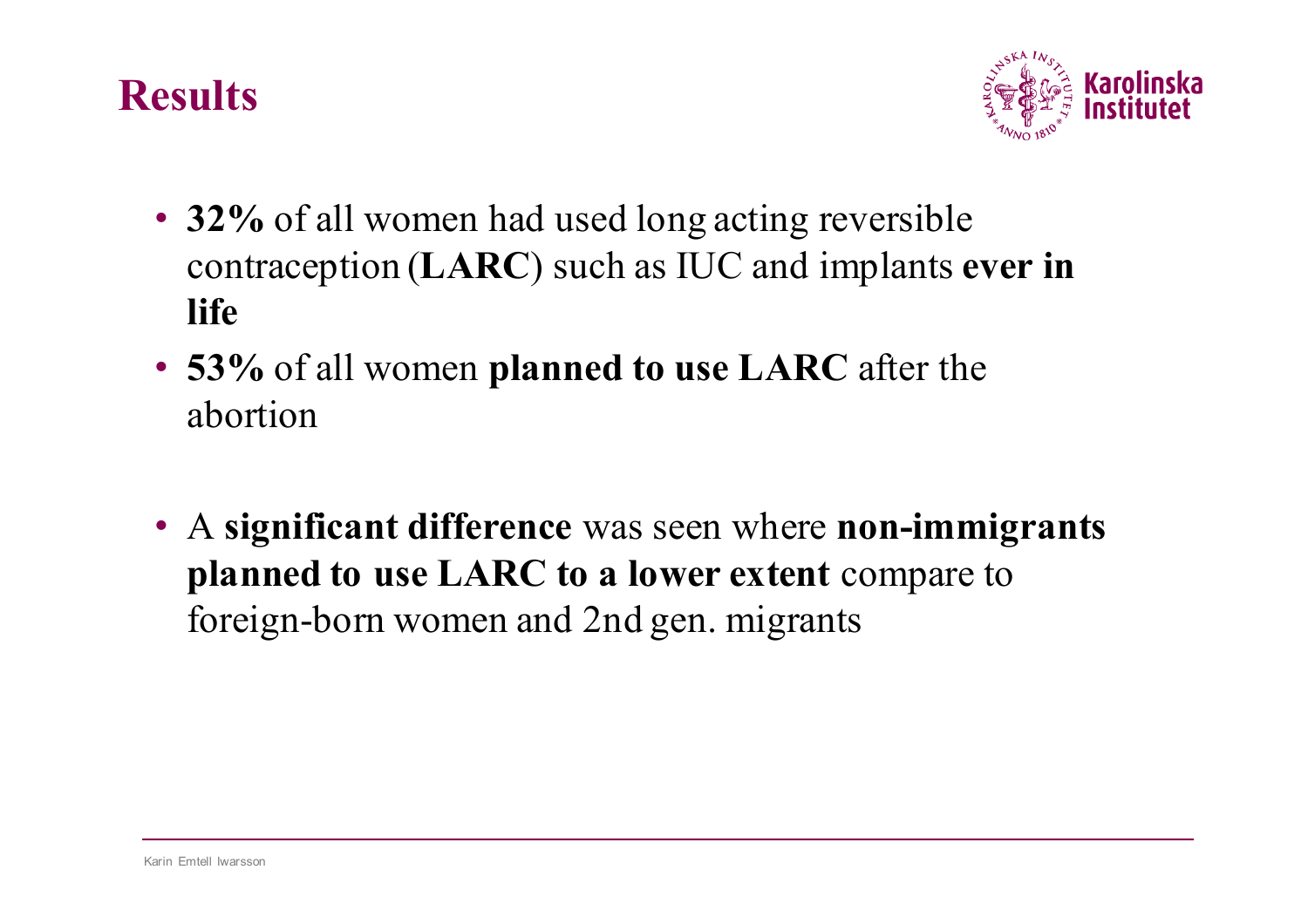

#### **Conclusion**

- **Immigrants lower use** of contraceptives **ever in life**, **at conception** and **planned use** as compared to nonimmigrants
- **Significant differences** were seen between nonimmigrants, foreign-born women and 2nd generation migrants for different types of methods **ever in life** and **planned future method**